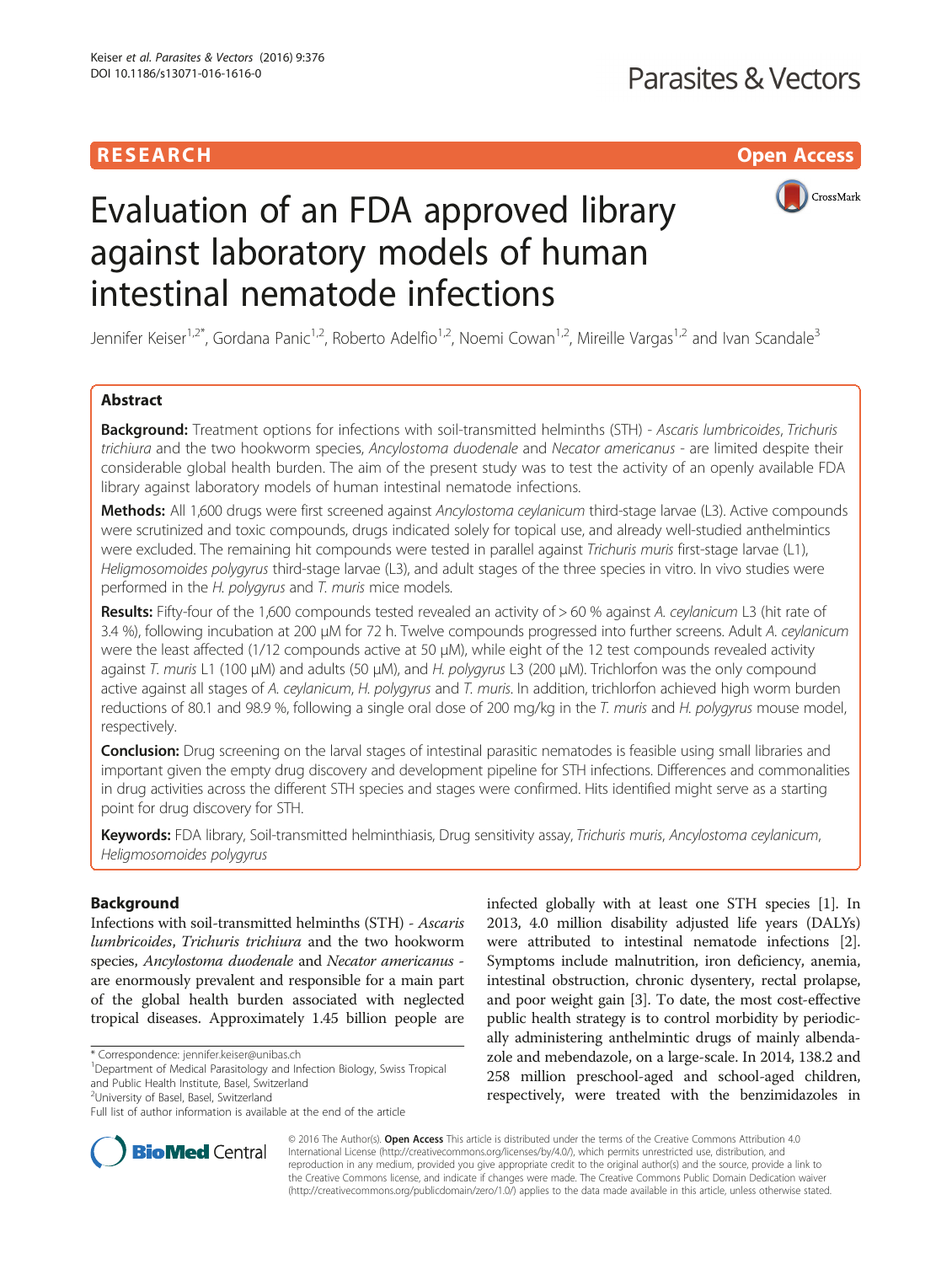endemic countries [[4\]](#page-8-0). This number will increase considerably over the next years, since more than 800 million children require annual treatment with anthelmintic drugs [[4\]](#page-8-0). Drug resistance is a serious concern in light of the enormous drug pressure. In addition, the spectrum of activity of the benzimidazoles is sub-optimal; albendazole and mebendazole have only low efficacy against the intestinal nematode species T. trichiura when administered at single doses [\[5\]](#page-8-0). It is therefore imperative that the drug discovery pipeline produces viable alternatives.

Drug discovery for most of the STH is truly neglected. For example, in 2014 as little as 678,299 and 171,197 USD were invested in drug discovery research for hookworm and T. trichiura infections, respectively ([https://](https://gfinder.policycures.org/PublicSearchTool) [gfinder.policycures.org/PublicSearchTool](https://gfinder.policycures.org/PublicSearchTool)). To our knowledge there are no novel drug candidates for soil-transmitted helminthiasis in the drug development pipeline.

In order to contribute to research and development efforts for these neglected tropical diseases, a series of libraries were screened for activity against hookworm and/or whipworm in the framework of a Gates-funded project in collaboration with the Drugs for Neglected Disease initiative. Here we present our results with an openly available FDA library. All 1,600 drugs were first screened against the larval stages of A. ceylanicum. Active compounds were examined and toxic compounds, drugs indicated solely for topical use and already wellstudied anthelmintics were excluded. The remaining hit compounds were tested in parallel against adult A. ceylanicum and against T. muris L1 and Heligmosomoides polygyrus L3 and adults in vitro. In vivo studies were performed in the H. polygyrus and T. muris mice models.

## **Methods**

#### Animals

Three-week-old male Syrian Golden hamsters were purchased from Charles River (Sulzfeld, Germany). Fourweek-old female NMRI mice and female C57BL/10ScSn OlaHsd mice (age 3 weeks) were purchased from Harlan Laboratories (Horst, The Netherlands and Blackthorn, United Kingdom, respectively). All animals were kept in macrolon cages under environmentally-controlled conditions (temperature: 25 °C, humidity: 70 %, light/dark cycle 12 h/12 h) and had free access to water (municipal tap water supply) and rodent food. Rodents were allowed to acclimatize for one week before infection. The current study was approved by the local veterinary agency, based on Swiss cantonal and national regulations (permission no. 2070).

#### Drugs

The FDA Pharmakon compound library was purchased from MicroSource Discovery Systems, Inc. (USA). Compounds (10 mM, dissolved in DMSO) were stored at

-80 °C until use. Levamisole and ivermectin, used for the in vitro controls, were purchased from Fluka and Sigma-Aldrich, respectively (Buchs, Switzerland), dissolved at 10 mM stock solutions in DMSO, and stored at -20 °C until further use. For the in vivo studies, bitoscanate, chlorcyclizine HCl, clemastine, dicyclomine HCl, drofenine HCl, ethopropazine HCl, lansoprazole, metformin HCl, morantel, natamycin, trichlorfon, and trimipramine maleate were purchased from Sigma-Aldrich.

#### In vitro tests on A. ceylanicum L3

A. ceylanicum larvae (L3) were obtained by filtering the feces of infected hamsters and cultivating the eggs for 9 days in the dark at 24 °C. L3 were washed in penicillin and streptomycin-supplemented tap water and kept under refrigeration until used. For the drug assay, 40 L3 were placed in each well of a 96-well plate for each compound, in duplicate. Worms were incubated with 200 μM of the test drug and culture medium, which was composed of 100 μl HBSS medium (Hanks' Balanced Salt Solution Modified; GIBCO, Lucerne, Switzerland) supplemented with 25 μg/ml amphotericin B, 100 U/ml penicillin, and 100 μg/ml streptomycin (Sigma-Aldrich). Worms incubated with culture medium and 1 % DMSO served as negative controls. Wells containing larvae, medium, and 200 μM of levamisole served as positive controls. The plates were kept at room temperature and in the dark for up to 72 h, after which the drug effect was evaluated. To do so, first the total number of L3 per well was determined. Then, 100 μl of hot water ( $\approx 80$  °C) was added to each well and the larvae that responded to this stimulus (the moving L3) were counted. The proportion of larval death was determined. A cut-off of 60 % was used to define activity, hence compounds achieving > 60 % larval death progressed to further testing.

## In vitro tests on A. ceylanicum adult worms

Hamsters were infected per os with 150 A. ceylanicum L3. Three weeks post-infection, hamsters were euthanized with  $CO<sub>2</sub>$  and the worms were collected from the intestine. For each compound, three A. ceylanicum adults were placed in each well of a 24-well plate, using 2 wells per compound. Worms were incubated in the presence of 50 μM of the drug to be tested, and culture medium, which was composed of HBSS medium supplemented with 10 % Fetal Calf Serum (FCS) (Connectorate AG, Dietikon, Switzerland), 25 μg/ml amphotericin B, 100 U/ml penicillin, and 100 μg/ml streptomycin. Worms incubated in 1 % DMSO in culture medium served as control. As a positive control, ivermectin was used at a concentration of 50 μM. Worms were kept in an incubator at 37 °C and 5 %  $CO<sub>2</sub>$  for up to 72 h. Thereafter, the condition of the worms was microscopically evaluated using a viability scale from 3 (normal activity and no tegument alteration) to 0 (dead, completely granulated).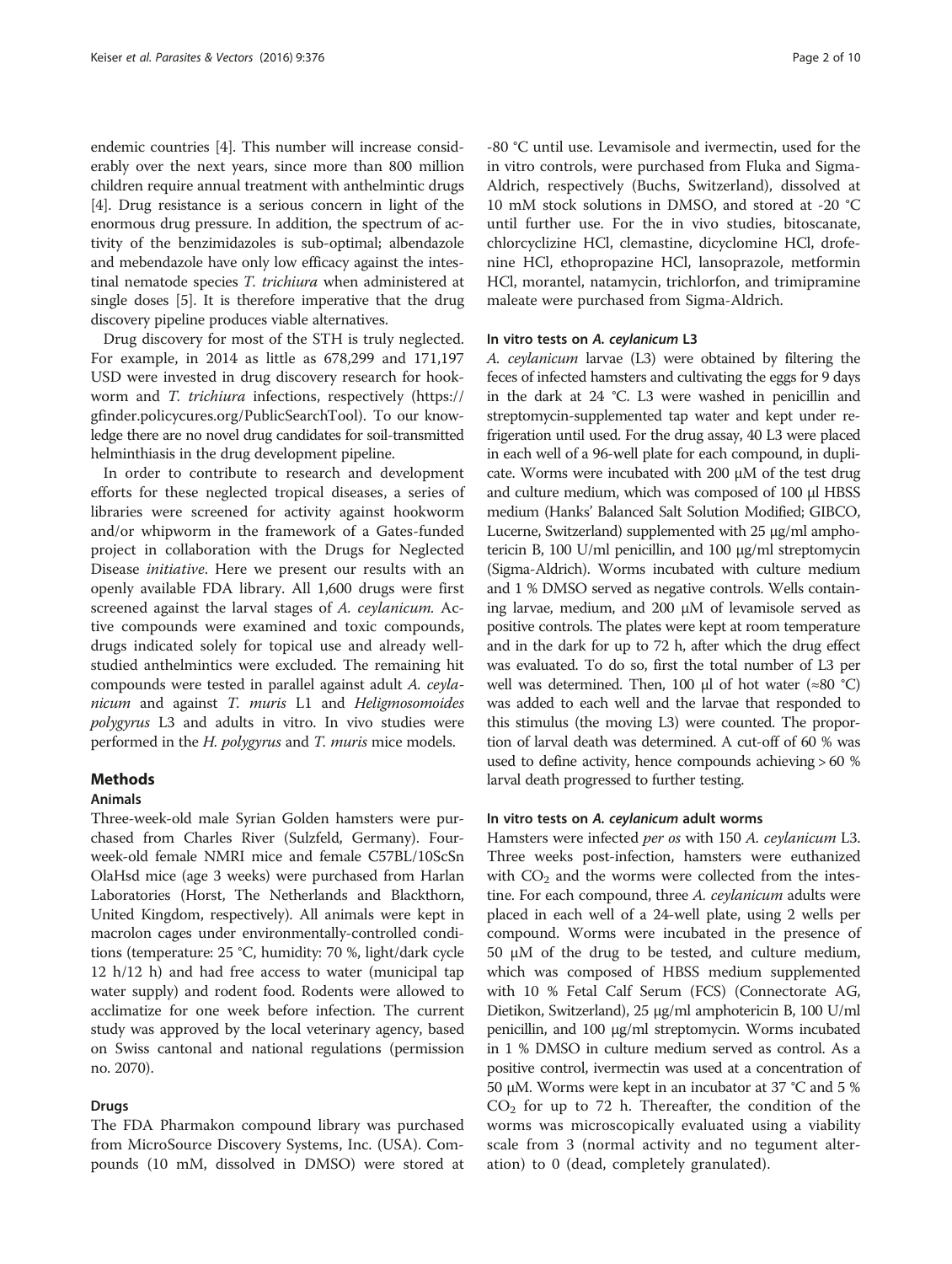## In vitro tests on T. muris L1 worms

Female C57BL/10ScSnOlaHsd mice were infected per os with 200–250 T. muris eggs showing around 90–95 % embryonation (checked microscopically). After 7 weeks, T. muris eggs were collected from the feces of the infected mice by the flotation method using saturated NaCl solution in Milli-Q water. T. muris eggs were stored in Milli-Q water in the dark for 3 months at 23– 25 °C, until the eggs were embryonated. The hatching process to obtain T. muris L1 has been described elsewhere [\[6](#page-8-0)]. For the assay, 40 L1 larvae were placed in each well of a 96-well plate. Worms were incubated in the presence of 100 μl RPMI 1640 medium with 12.5 μg/ml amphotericin B, 500 U/ml penicillin, 500 μg/ml streptomycin, and 100 μM of the drug to be tested. Each drug was tested in duplicate. L1 larvae incubated with culture medium and 1 % DMSO served as a negative control and larvae incubated with levamisole at a concentration of 100 μM were included as a positive control. The assay was kept in an incubator at 37 °C and 5 %  $CO<sub>2</sub>$  for 24 h. At 24 h, the total number of L1 larvae per well was counted. The larvae were then stimulated with 100 μl hot water (≈80 °C) and the moving L1 larvae were counted.

#### In vitro assay with T. muris adult worms

Seven weeks post-infection of female C57BL/10ScSn OlaHsd mice, T. muris adult worms were collected from the intestines. Three T. muris adult worms were placed in each well of a 24-well plate. Worms were incubated with culture medium and 50 μM of the drug to be tested. Each compound was tested in duplicate. Trichuris muris adult worms incubated with 1 % DMSO and culture medium served as control. As positive control, levamisole was used at a concentration of 50 μM. Worms were kept in an incubator at 37 °C and 5 %  $CO<sub>2</sub>$ for 72 h and were subsequently microscopically evaluated using a viability scale from 3 (normal activity and no tegument alteration) to 0 (dead, completely granulated).

#### Heligmosomoides polygyrus L3 in vitro studies

Female NMRI mice were infected with 80 H. polygyrus L3 per os. H. polygyrus eggs were obtained from infected feces. The eggs were then placed on agar and, after 9 days in the dark at 24 °C, the L3 larvae hatched. For the drug assay, 40 L3 larvae were placed in each well of a 96-well plate. Worms were incubated in the presence of 100 μl RPMI 1640 medium, supplemented with 0.63 μg/ml amphotericin B, 500 U/ml penicillin, 500 μg/ml streptomycin, and 100 μM of the drug to be tested. Each drug was tested in duplicate. Worms incubated with 1 % DMSO and culture medium served as a negative control and wells containing larvae, medium and 100 μM levamisole served as a positive control. The plates were kept at room temperature for up to 72 h. To assess the effect of

the compound, the total number of L3 larvae per well was counted, the larvae were stimulated with 100 μl hot water  $(≈80 °C)$ , and the moving L3 were counted.

#### In vitro assay with H. polygyrus adults

Female NMRI mice were infected with 80 H. polygyrus L3 per os. Two weeks post-infection, mice were dissected and three adult worms were placed in each well of a 24-well plate. Worms were incubated with culture medium and 50 μM of the test drug. Each compound was tested in duplicate. Adult worms incubated with medium only and 50 μM levamisole and ivermectin served as negative and positive control, respectively. Worms were kept in an incubator at 37 °C and 5 %  $CO<sub>2</sub>$ for 72 h and, subsequently, were microscopically evaluated using a viability scale from 3 to 0.

#### Trichuris muris in vivo studies

C57BL/10ScSnOlaHsd mice were infected with 200 embryonated T. muris eggs per os. The drinking water for the mice contained dexamethasone (1 mg/ml) in order to suppress their immune system to avoid rejection of the infection. At 42 days post-infection, the stool was collected and filtered to check for the presence of eggs. Infected mice were placed in individual cages. The compounds were administered by gavage at dosages of 10–400 mg/kg (guided by the  $LD_{50}$  values of the drugs). The dose volume was adjusted according to the mouse's body weight, which was assessed for each mouse directly prior to treatment. Four to six untreated mice served as controls. After 72 h, the stool was collected from each cage to check and count the dead worms released through the stool. Six days post-treatment, animals were killed by the  $CO<sub>2</sub>$  method and the gastrointestinal tract was collected. The intestine was dissected and adult worms were collected and counted.

#### Heligmosomoides polygyrus in vivo studies

NMRI mice were infected with 80 H. polygyrus L3 per os. Fourteen days post-infection, mice were treated orally with the test drugs at dosages of 10–400 mg/kg. Four to six untreated mice served as controls. Ten days posttreatment, animals were killed by the  $CO<sub>2</sub>$  method, and the gastrointestinal tract was collected. The intestine was dissected and adult worms were collected and counted.

## **Statistics**

For the in vitro drug sensitivity assays, all viability scores/ larval survival counts were averaged across replicates and normalized to the average viability scores/larval survival counts of the control wells (Microsoft Office Excel 2010) using the following formula: Drug effect  $% = 100 \% -$ [100 % \* (No. of live larvae alive/Total No. of larvae) drug/ (No. of live larvae/Total No. of larvae) control]. To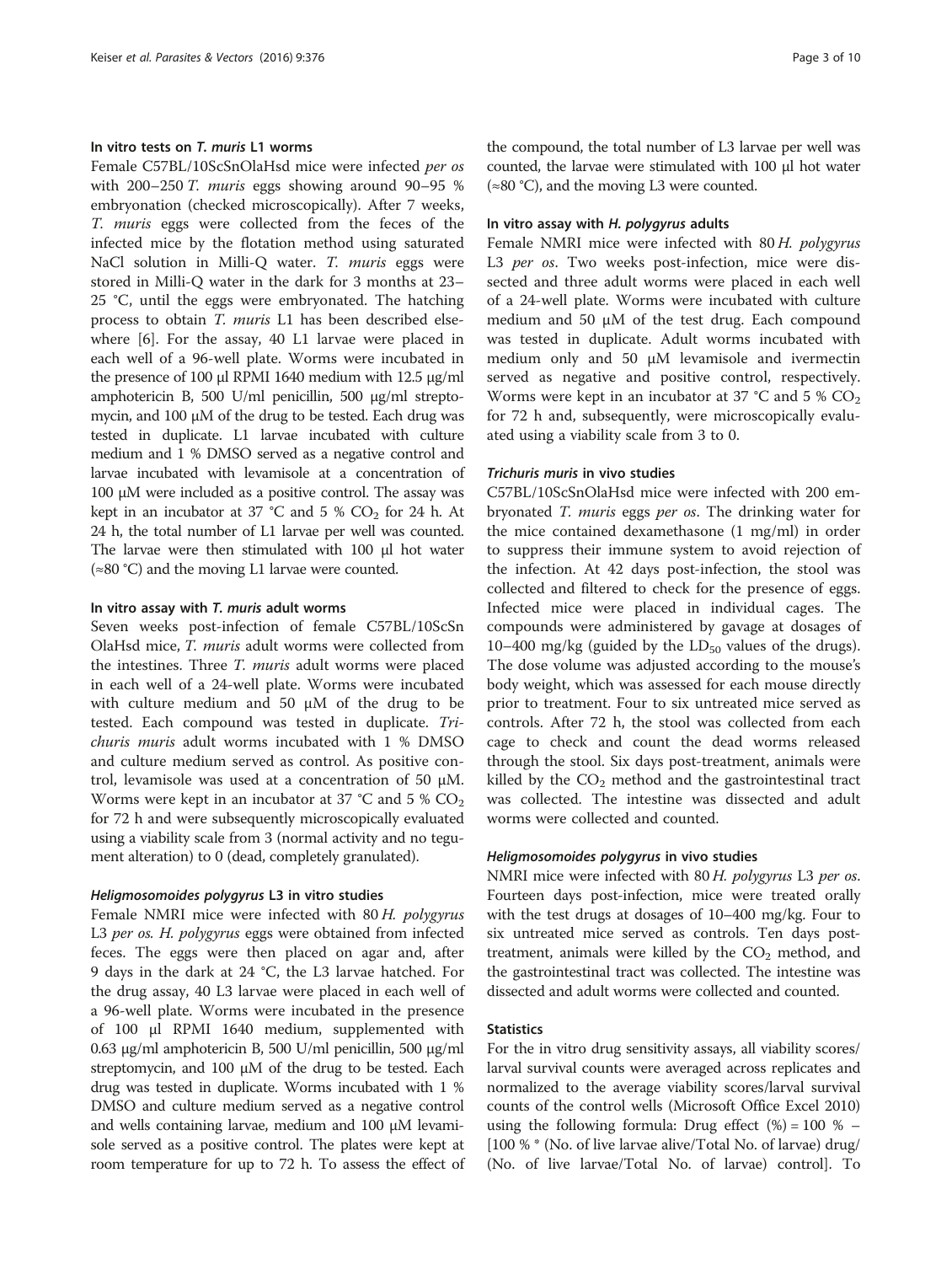calculate the drug effect in in vivo studies, the worm burden (WB) of treated animals was calculated and compared with the worm burden of control mice, which were infected simultaneously but were not treated. The worm burden reduction (WBR) was calculated as follows: WBR  $(\%) = 100 \% - (100 \% * WB treatment/WB control)$ . The worm expulsion rates were calculated as follows:  $(c/d) \times$ 100, where c is the total number of expelled worms in a treated group and d is the total worm count (expelled worms as well as worms present in the gut counted following dissection) of the same group. The Kruskal-Wallis test (Statsdirect, statistical software version 2.8.0) was used to determine statistical significance of WBRs at a level of 0.05.

## Results

## In vitro studies

The study flow is presented in Fig. 1. From 1,600 compounds tested, 54 compounds revealed an activity of > 60 % against A. ceylanicum L3 (hit rate of 3.4 %), following incubation at 200 μM for 72 h. Twenty of these compounds killed all L3. Results are summarized in Table [1](#page-4-0). The activities of the standard drugs, levamisole and ivermectin, (also included in the library) are presented as reference. Both drugs resulted in death of all A. ceylanicum L3.

Of the 54 compounds, 12 compounds have a topical indication and 19 drugs are toxic or are associated with severe adverse events. Twelve drugs (including levamisole and ivermectin) are well-known anthelmintics and, with exception of bitoscanate and morantel (for which little information on the efficacy against these parasites is available), were therefore not considered for further testing in the framework of this work. One drug, ftaxilide was not commercially available. Hence, 12 compounds progressed into further screens. Against adult A. ceylanicum, only trichlorfon resulted in death of the worms, while the remaining 11 compounds revealed low activity (< 60 % activity). Eight of the 12 compounds affected H. polygyrus L3, with an activity of  $> 75$  %. Adult H. polygyrus showed slightly higher sensitivity to the drugs as compared to adult A. ceylanicum, with dicyclomine HCl and ethopropazine HCl resulting in death of all worms, and trichlorfon and morantel revealing an activity of 79 and 80 %, respectively.

Against T. muris L1, nine of the 12 test compounds showed an activity ranging from 78–100 %, at a concentration of 100 μM after 24 h of incubation. Six of these compounds caused death of all worms. The parallel tests on adult T. muris yielded nine compounds with high activity  $(75-100)$ %) against *T. muris* adults, of which five compounds were lethal. There was a good correlation between larval and adult activity: two compounds were

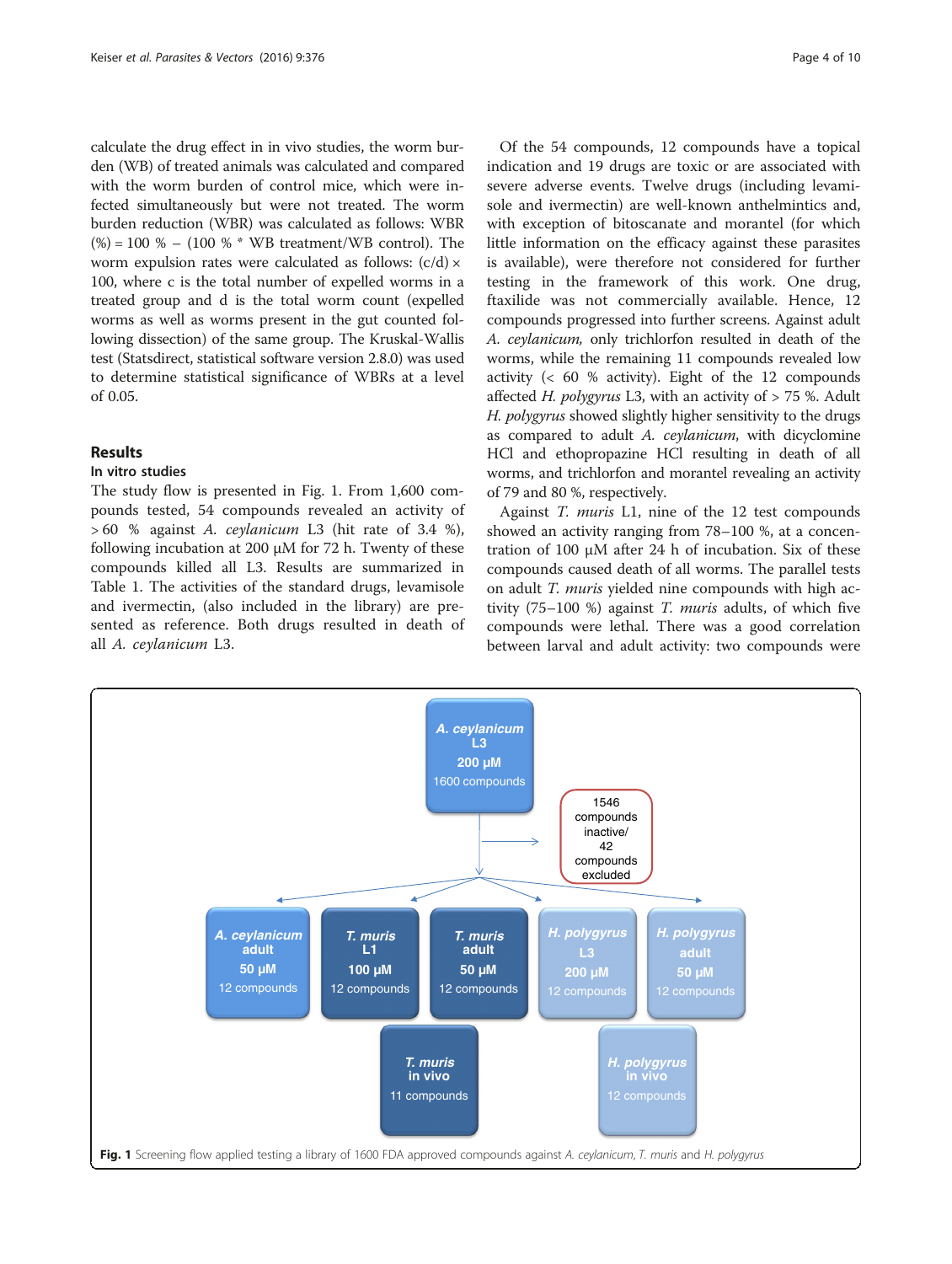| Compound                      | Drug effect (%)                   |                                  |                                   |                                     |                                    |                                |  |  |
|-------------------------------|-----------------------------------|----------------------------------|-----------------------------------|-------------------------------------|------------------------------------|--------------------------------|--|--|
|                               | A. ceylanicum L3<br>200 µM (72 h) | H. polygyrus L3<br>200 µM (72 h) | T. muris L1<br>100 $\mu$ M (24 h) | A. ceylanicum adult<br>50 µM (72 h) | H. polyygrus adult<br>50 µM (72 h) | T. muris adult<br>50 µM (72 h) |  |  |
| Levamisole                    | 100                               | 100                              | 100                               | 0                                   | 56                                 | 100                            |  |  |
| Ivermectin                    | 100                               | 93                               | $\mathbf 0$                       | 100                                 | 41                                 | $\mathbf 0$                    |  |  |
| Abamectin                     | 100                               | ND, anthelmintic                 |                                   |                                     |                                    |                                |  |  |
| Amitriptyline HCl             | 91                                | ND, toxic                        |                                   |                                     |                                    |                                |  |  |
| Apomorphine HCI               | 72                                | ND, toxic                        |                                   |                                     |                                    |                                |  |  |
| Bifonazole                    | 67                                | ND, topical application          |                                   |                                     |                                    |                                |  |  |
| Bitoscanate                   | 100                               | 20                               | 100                               | 28                                  | 34                                 | 100                            |  |  |
| Carbachol                     | 89                                | ND, topical application          |                                   |                                     |                                    |                                |  |  |
| Chlorambucil                  | 95                                | ND, toxic                        |                                   |                                     |                                    |                                |  |  |
| Chlorcyclizine HCl            | 78                                | 77                               | 78                                | 23                                  | 30                                 | 31                             |  |  |
| Chlorhexidine dihydrochloride | 61                                | ND, topical application          |                                   |                                     |                                    |                                |  |  |
| Chloroxylenol                 | 100                               |                                  | ND, topical application           |                                     |                                    |                                |  |  |
| Chlorpromazine                | 100                               | ND, toxic                        |                                   |                                     |                                    |                                |  |  |
| Chlorprothixene HCl           | 100                               | ND, toxic                        |                                   |                                     |                                    |                                |  |  |
| Chlorpyrifos                  | 97                                | ND, toxic                        |                                   |                                     |                                    |                                |  |  |
| Cisplatin                     | 87                                | ND, toxic                        |                                   |                                     |                                    |                                |  |  |
| Clemastine fumarate           | 76                                | 91                               | $\overline{2}$                    | 47                                  | 30                                 | 100                            |  |  |
| Clomiphene citrate            | 80                                | ND, toxic                        |                                   |                                     |                                    |                                |  |  |
| Coumophos                     | 100                               | ND, toxic                        |                                   |                                     |                                    |                                |  |  |
| Cyproheptadine HCl            | 88                                | ND, toxic                        |                                   |                                     |                                    |                                |  |  |
| Dexlansoprazole               | 88                                | 35                               | 1                                 | 47                                  | 17                                 | 55                             |  |  |
| Diatrizoic acid               | 81                                | ND, toxic                        |                                   |                                     |                                    |                                |  |  |
| Dibenzothiophene              | 100                               | ND, topical application          |                                   |                                     |                                    |                                |  |  |
| Dicyclomine HCl               | 71                                | 88                               | 7                                 | 42                                  | 100                                | 93                             |  |  |
| Dimpylate                     | 100                               | ND, toxic                        |                                   |                                     |                                    |                                |  |  |
| Doramectin                    | 100                               | ND, anthelmintic                 |                                   |                                     |                                    |                                |  |  |
| Doxepin HCl                   | 64                                | ND, toxic                        |                                   |                                     |                                    |                                |  |  |
| Drofenine HCl                 | 62                                | 87                               | 100                               | 44                                  | 20                                 | 100                            |  |  |
| Dyclonine HCl                 | 100                               | ND, topical                      |                                   |                                     |                                    |                                |  |  |
| Eprinomectin                  | 100                               | ND, anthelmintic                 |                                   |                                     |                                    |                                |  |  |
| Ethopropazine HCl             | 100                               | 89                               | 100                               | 33                                  | 100                                | 100                            |  |  |
| Fenbendazole                  | 66                                | ND, anthelmintic                 |                                   |                                     |                                    |                                |  |  |
| Fenthion                      | 97                                | ND, toxic                        |                                   |                                     |                                    |                                |  |  |
| Ftaxilide                     | 73                                | ND, commercially not available   |                                   |                                     |                                    |                                |  |  |
| Hexachlorophene               | 100                               | ND, topical                      |                                   |                                     |                                    |                                |  |  |
| Histamine dihydrochloride     | 62                                | ND, topical                      |                                   |                                     |                                    |                                |  |  |
| Mebendazole                   | 78                                | ND, anthelmintic                 |                                   |                                     |                                    |                                |  |  |
| Metformin HCl                 | 100                               | 11                               | 100                               | 50                                  | 27                                 | 75                             |  |  |
| Metitepine mesylate           | 70                                | ND, toxic                        |                                   |                                     |                                    |                                |  |  |
| Morantel citrate              | 60                                | 100                              | 100                               | 47                                  | 80                                 | 94                             |  |  |
| Moxidectin                    | 100                               | ND, anthelmintic                 |                                   |                                     |                                    |                                |  |  |
| Natamycin                     | 95                                | 14                               | 100                               | 53                                  | 10                                 | 61                             |  |  |
|                               |                                   |                                  |                                   |                                     |                                    |                                |  |  |

<span id="page-4-0"></span>Table 1 In vitro activity profile of 56 FDA compounds (including 2 reference compounds) against A. ceylanicum and T. muris adult and larval stages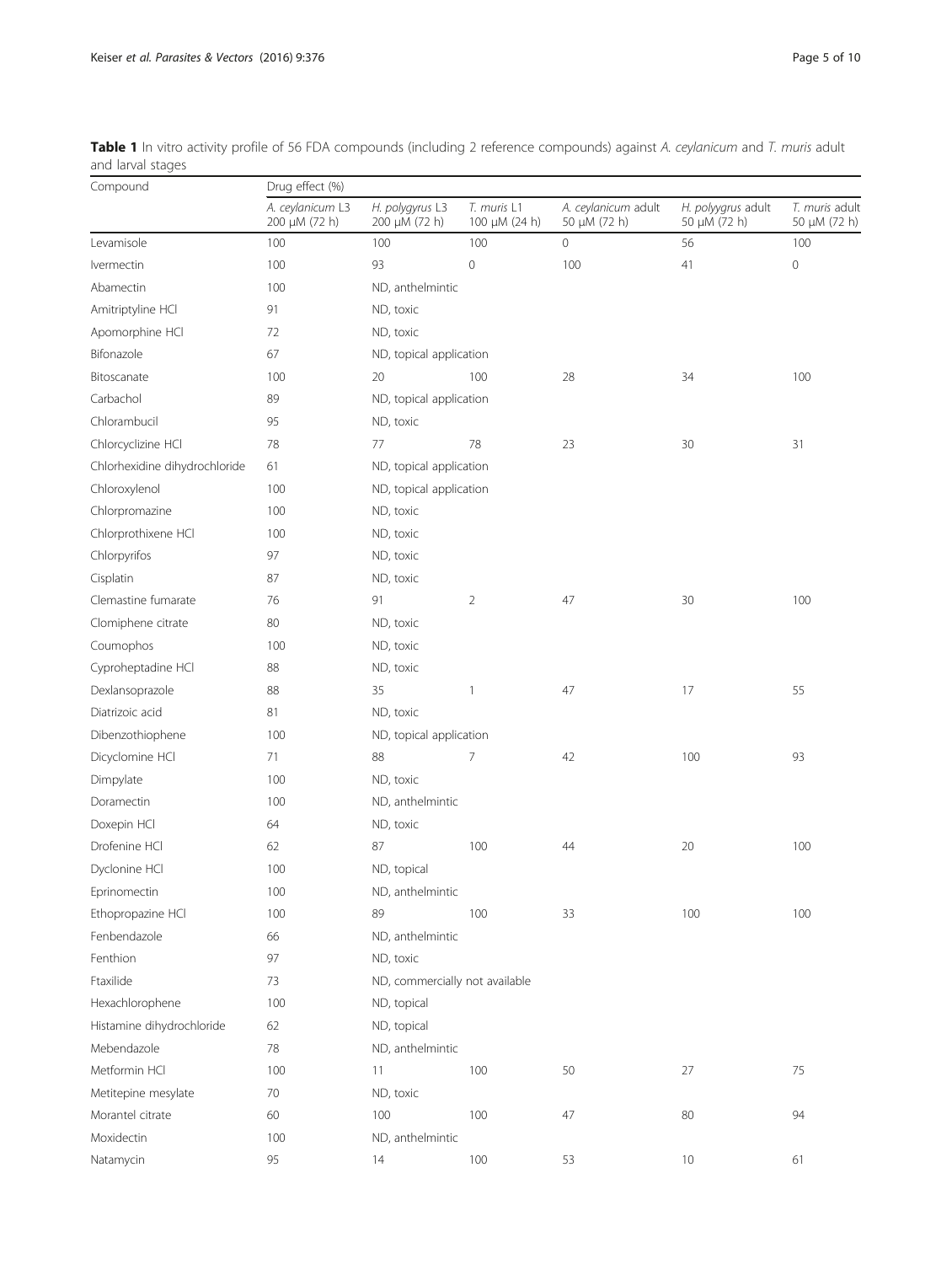| Compound               | Drug effect (%)                        |                                       |                                   |                                     |                                         |                                     |  |  |  |
|------------------------|----------------------------------------|---------------------------------------|-----------------------------------|-------------------------------------|-----------------------------------------|-------------------------------------|--|--|--|
|                        | A. ceylanicum L3<br>200 $\mu$ M (72 h) | H. polygyrus L3<br>$200 \mu M (72 h)$ | T. muris L1<br>100 $\mu$ M (24 h) | A. ceylanicum adult<br>50 μM (72 h) | H. polyygrus adult<br>50 $\mu$ M (72 h) | T. muris adult<br>50 $\mu$ M (72 h) |  |  |  |
| Phenothiazine          | 98                                     | ND, toxic                             |                                   |                                     |                                         |                                     |  |  |  |
| Phenylmercuric acetate | 100                                    | ND, topical                           |                                   |                                     |                                         |                                     |  |  |  |
| Pramoxine HCl          | 100                                    | ND, topical                           |                                   |                                     |                                         |                                     |  |  |  |
| Pyrantel pamoate       | 91                                     | ND, anthelmintic                      |                                   |                                     |                                         |                                     |  |  |  |
| Selamectin             | 79                                     | ND, anthelmintic, topical             |                                   |                                     |                                         |                                     |  |  |  |
| Tetramizole HCl        | 100                                    | ND, anthelmintic                      |                                   |                                     |                                         |                                     |  |  |  |
| Thiabendazole          | 93                                     | ND, anthelmintic                      |                                   |                                     |                                         |                                     |  |  |  |
| Thonzonium bromide     | 98                                     | ND, topical                           |                                   |                                     |                                         |                                     |  |  |  |
| Trichlorfon            | 100                                    | 89                                    | 100                               | 100                                 | 79                                      | 100                                 |  |  |  |
| Triclosan              | 98                                     | ND, topical                           |                                   |                                     |                                         |                                     |  |  |  |
| Triflupromazine HCl    | 83                                     | ND, toxic                             |                                   |                                     |                                         |                                     |  |  |  |
| Trimeprazine tartrate  | 64                                     | ND, toxic                             |                                   |                                     |                                         |                                     |  |  |  |
| Trimipramine maleate   | 62                                     | 79                                    | 99                                | 7                                   | 23                                      | 75                                  |  |  |  |
| Zoxazolamine           | 98                                     | ND, toxic                             |                                   |                                     |                                         |                                     |  |  |  |

Table 1 In vitro activity profile of 56 FDA compounds (including 2 reference compounds) against A. ceylanicum and T. muris adult and larval stages (Continued)

Abbreviation: ND Not done

active against adult T. muris, but not active against L1. Conversely, one compound showed no activity against adult T. muris despite being active against L1 (Table [1](#page-4-0)).

Trichlorfon was the only compound active against all stages of A. ceylanicum, H. polygyrus and T. muris.

#### In vivo studies against H. polygyrus

Identified hits from in vitro studies ( $n = 12$ ) were further evaluated for in vivo proof of principle. To maximize chances of success, compounds were evaluated at high doses. Single administrations were favored to mimic dosing regimens used in mass drug administration programs for treatment of STH infections with the current standard of care.

Low activity was observed for chlorcyclizine HCl, clemastine, dicyclomine HCl, drofenine HCl, ethopropazine HCl, lansoprazole, metformin HCl and trimipramine maleate, with WBRs below 41 %. In mice treated with a single oral dose of 400 mg/kg natamycin, a WBR of 59.7 % was observed. The highest activities were observed with bitoscanate and trichlorfon. Both dosages of bitoscanate (100 and 50 mg/kg) resulted in significant WBRs of 100 and 98.8 %, respectively. A WBR (98.9 %) was achieved with a single oral dose of 200 mg/kg trichlorfon, curing three of four treated mice (Table [2](#page-6-0)). At 100 mg/kg trichlorfon, the calculated WBR was still significant (81.9 %).

## In vivo studies against T. muris

Nine of the 11 compounds tested in vivo revealed a low activity against T. muris (WER < 7 % and WBRs < 45 %). Natamycin and morantel were not tolerated by the mice and five out of six mice died within 24 h post-treatment. Treatment of infected mice with bitoscanate achieved a WBR of 42 %, however, one of the mice died two days after treatment. The highest activity was observed with trichlorfon administered at 200 mg/kg, which resulted in a WBR of 80 % and a WER of 67 %. Halving the dose to 100 mg/kg resulted in a low WBR and WER (28.8 and 3.3 %, respectively) (Table [2](#page-6-0)).

#### **Discussion**

Drug repurposing is the key drug discovery strategy for human helminth infections, since anthelmintic drug discovery and development has languished [\[7](#page-8-0)]. Veterinary anthelmintics have obviously been the most attractive candidates for cross-over development for the treatment of human STH infections, since the regulatory standards for veterinary drugs are compatible with those for human drugs and a track-record of their use in animals exists [\[8\]](#page-8-0). Indeed, all of the few anthelmintics currently used for humans stem from veterinary medicine. In the present work, we applied a broader repurposing strategy, by evaluating 1,600 compounds from the FDA library, which contains approved drugs over a range of indications.

While a handful of studies employing target screening approaches have been conducted to identify new pharmacophores for the treatment of human STH infections [[9](#page-8-0)], phenotypic screening of selected libraries on parasitic nematodes is basically non-existent. However, wholeorganism screens have several advantages over targetbased screening, since they are not constrained to single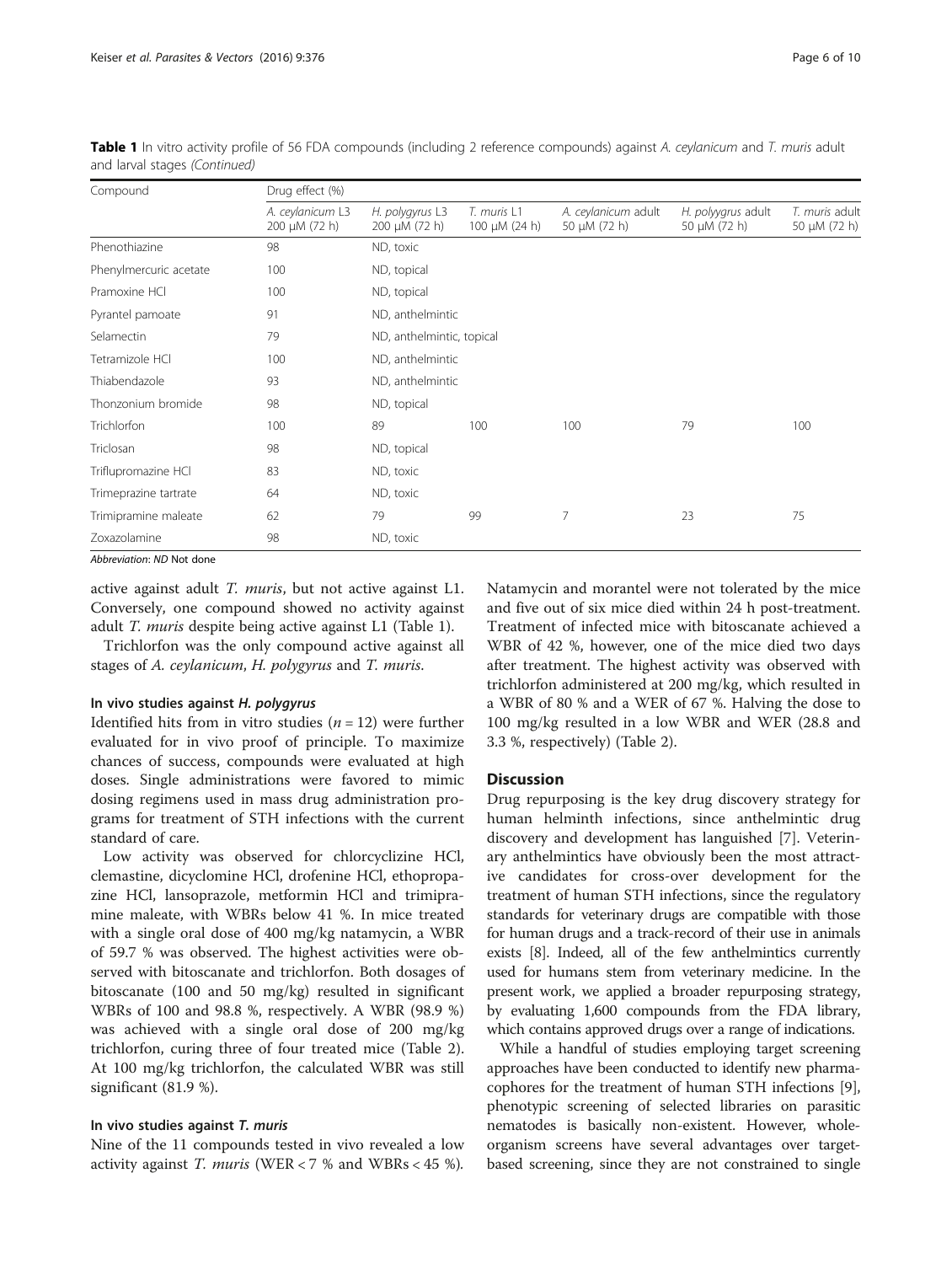| Treatment                           | Dose<br>(mq/kg) | T. muris                          |                           |                                 |                                 | H. polygyrus                      |                           |                                 |
|-------------------------------------|-----------------|-----------------------------------|---------------------------|---------------------------------|---------------------------------|-----------------------------------|---------------------------|---------------------------------|
|                                     |                 | No. of mice<br>cured/investigated | Average<br>worm<br>number | Worm<br>burden<br>reduction (%) | Worm<br>expulsion<br>rate $(%)$ | No. of mice<br>cured/investigated | Average<br>worm<br>number | Worm<br>burden<br>reduction (%) |
| Control a                           |                 | 0/6                               | 170.95                    | $\overline{\phantom{m}}$        |                                 | $\frac{1}{2}$                     |                           |                                 |
| Control b                           |                 | 0/4                               | 163.5                     | $\overline{\phantom{0}}$        |                                 |                                   |                           |                                 |
| Control c                           |                 | 0/4                               | 197.3                     | $\overline{a}$                  |                                 | ÷                                 |                           |                                 |
| Control 1                           |                 |                                   |                           |                                 |                                 | 0/8                               | 61.3                      |                                 |
| Control 2                           |                 |                                   |                           |                                 |                                 | 0/8                               | 21.1                      |                                 |
| Control 3                           |                 |                                   |                           |                                 |                                 | 0/12                              | 47.0                      |                                 |
| Bitoscanate <sup>a,3</sup>          | 100             | $0/3*$                            | 70.5                      | 58.8                            | 0.3                             | 4/4                               | $\mathbf 0$               | 100                             |
| Bitoscanate <sup>2</sup>            | 50              | <b>ND</b>                         |                           |                                 |                                 | 3/4                               | 0.25                      | $98.8$ <sup>1</sup>             |
| Chlorcyclizine HCIC,1               | 100             | 0/3                               | 115.0                     | 41.7                            |                                 | 0/4                               | 39.5                      | 35.6                            |
| $C$ lemastine $b,1$                 | 100             | 0/3                               | 130.7                     | 20.1                            | 2.5                             | 0/4                               | 84.8                      | $\circ$                         |
| Dicyclomine HClb,1                  | 400             | 0/3                               | 245.5                     | $\circ$                         | 39.1                            | 0/4                               | 36.8                      | 40.1                            |
| Drofenine HCla,1                    | 400             | 0/3                               | 267.6                     | $\mathbb O$                     | 3.1                             | 0/4                               | 54.0                      | 12.0                            |
| Ethoproprazine HClb,1               | 200             | 0/3                               | 368.0                     | $\mathbf 0$                     | 6.7                             | 0/4                               | 45.5                      | 25.8                            |
| Lansoprazole <sup>1</sup>           | 400             | <b>ND</b>                         |                           | $\overline{\phantom{a}}$        | $\qquad \qquad -$               | 0/4                               | 43.0                      | 29.9                            |
| Metformin HCla,1                    | 400             | 0/3                               | 140.6                     | 17.7                            | 0.6                             | 0/4                               | 80.0                      | 0                               |
| $Morantel^{c,1}$                    | 400             | $0/3**$                           | 367.0                     | $\circ$                         | $\Omega$                        | $0/2**$                           |                           |                                 |
| Natamycin <sup>a,1</sup>            | 400             | $0/3***$                          |                           | $\overline{\phantom{a}}$        |                                 | 2/4                               | 24.8                      | 59.7                            |
| Trichlorfon <sup>c,1</sup>          | 200             | 1/3                               | 34.0                      | 80.1 <sup>1</sup>               | 67.6                            | 3/4                               | 0.5                       | 98.9 <sup>1</sup>               |
| Trichlorfon <sup>a</sup>            | 100             | 0/3                               | 121.0                     | 28.8                            | 3.3                             | 2/4                               | 8.5                       | 81.9 <sup>1</sup>               |
| Trimipramine maleate <sup>c,1</sup> | 10              | 0/3                               | 113.3                     | 42.6                            | 0.1                             | 0/4                               | 71.5                      | $\mathbf 0$                     |

<span id="page-6-0"></span>**Table 2** In vivo studies against H. polygyrus and  $T$  muris

Each  $*$  indicates a mouse that died. Superscripts 1–3 and a-c refer to the respective control groups  ${}^4P$  < 0.05

targets (which are not well characterized for helminths) [[10](#page-8-0)]. Indeed, phenotypic approaches are more successful for small-molecule, first-in-class medicines than target based approaches [[11](#page-8-0)]. High throughput assays with Caenorhabditis elegans often serve as a substitute for helminth phenotypic assays, because most assays for parasitic nematodes are laborious and low throughput. However, the correlation of activity against C. elegans to parasitic nematodes is not universal, with for example albendazole lacking activity against C. elegans [\[12](#page-8-0)].

We observed a hit rate of 3.4 % against A. ceylanicum larvae, our primary screen, with hits ranging across a large spectrum of indications. For comparison, a hit rate of  $\sim$ 7.6 % was observed against *S. mansoni* schistosomula using the same library and also encompassing a wide range of compound indications [[13\]](#page-8-0). As highlighted already for the *S. mansoni* screen [\[13](#page-8-0)], it was disappointing that many of the hits were unsuitable for further testing, notably due to documented toxicity or restriction to topical use. In addition, we excluded the common anthelmintics (e.g. mebendazole, pyrantel). Selected compounds were next tested against a panel of helminths, namely A. *ceylanicum* adults, H. *polygyrus* larvae and adults, as well as T. *muris* larvae and adults. A few

observations are offered for discussion. First, A. ceylanicum L3 were selected for the primary screen since, compared to adult stages, their use offers many advantages, mainly in terms of ethical considerations, numbers available, and ease of provision [[14\]](#page-8-0). However, larval stages may not always be equally as sensitive as the target parasite stage, the adult worms. For example, the veterinary anthelmintic, monepantel, lacks activity against A. ceylanicum L3, while it is active against the adult worm [[15](#page-8-0)]. Hence, larval-based assays should be validated in terms of how larval sensitivity compares to the sensitivity of adult worms. Additional file [1:](#page-8-0) Table S1 summarizes the activity of all 54 A. ceylanicum L3 active drugs (including topical and toxic drugs) against adult A. ceylanicum, T. muris L1 and adult T. muris. In general, A. ceylanicum L3 were more sensitive in our assay to the test compounds than the adult stages. Increased sensitivities of larval forms over adult worms have been reported earlier including for S. mansoni schistosomula [\[16\]](#page-8-0). Though a high false positive rate (larval activity does not always translate to adult activity) is not optimally cost-effective, the risk of losing interesting compounds is minimal, and in any case, larval prescreens are still more cost-effective and more ethical than conducting the entire screen on adult stage worms.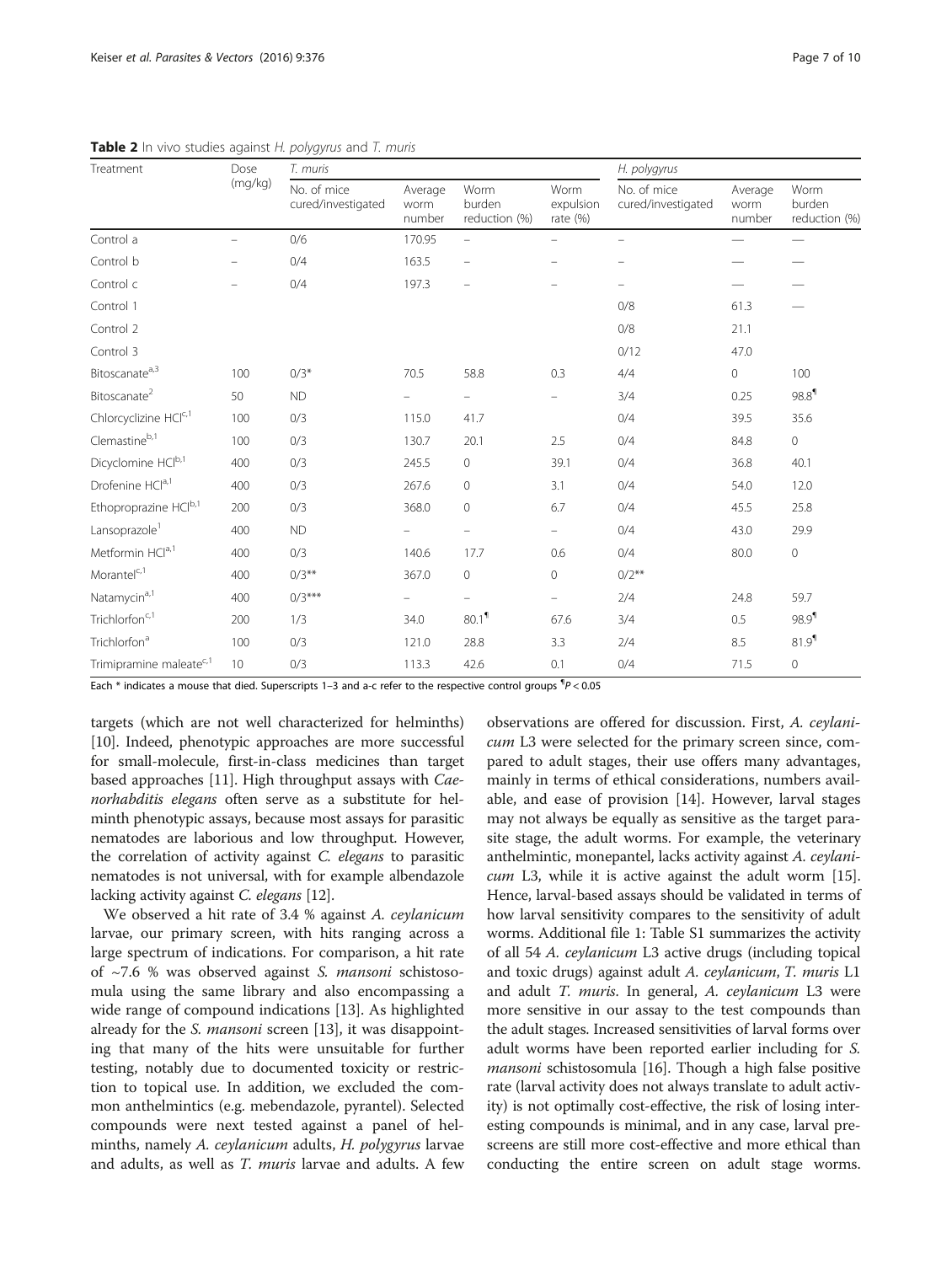However, for T. muris this trend could not be confirmed (Additional file [1](#page-8-0): Table S1). Adult T. muris were equally or even more sensitive than T. muris L1. Second, to our knowledge, we have for the first time compared the sensitivities of a small series of test drugs on larval and adult stages of the two hookworm species. The H. polygyrus model is widely used to study intestinal nematode infections, as it is easy to maintain in the laboratory and far more cost-effective than other laboratory hookworm rodent models [[17](#page-8-0)]. The activity of compounds on A. ceylanicum L3 and H. polygyrus L3 was similar (only bitoscanate, dexlansoprazole, metformin and natamycin lacked activity against H. polygyrus L3). Similarly, the A. ceylanicum adult screen mirrored the adult H. polygyrus screen (except for dicyclomine HCl and ethopropazine, which showed activity against adult H. polygyrus). Hence, our results with a small panel of compounds support the use of H. polygyrus in the framework of anthelmintic drug discovery.

Only two compounds revealed activity in vivo, namely trichlorfon and bitoscanate. In addition, a moderate activity was observed with natamycin against H. polygyrus (two out of four mice cured), while the drug was not tolerated by *T. muris* infected mice. The low in vivo activity of many of the in vivo tested drugs might not be surprising, as bioavailable drugs from the FDA library of 1,600 approved drugs may not have the ideal profile for in vivo activity. Though there are exceptions (e.g. levamisole, ivermectin or albendazole) an ideal treatment for STH, particularly Trichuris spp. infections should be only poorly absorbed in order to target worms sitting in the gastrointestinal tract.

In vivo, trichlorfon revealed high activity against H. polygyrus and T. muris, while bitoscanate showed high activity against hookworm but was moderately active against T. muris. The organophosphate trichlorfon is mainly used as an ectoparasiticide [[18\]](#page-8-0). However, it is also known for its antischistosomal properties [trichlorfon (metrifonate) was marketed for the treatment of S. haematobium prior to the advent of praziquantel [[19](#page-8-0)] and is applied for the control of intestinal nematode parasites of cattle and sheep. Trichlorfon is particularly used for nematodes that have developed resistance to other commonly-used anthelmintics [[20\]](#page-8-0). In the past years, it was investigated for the treatment of Alzheimer's disease. Metrifonate, at various fixed and loading doses, was associated with significant cognitive improvement compared to placebo, where the slow-release break-down byproduct, 2,2-dichlorovinyl dimethyl phosphate (DDVP), is supposed to be the active component [[21, 22\]](#page-8-0). The broad activity of metrifonate is perhaps not surprising considering its mechanism of action; metrifonate is a cholinergic drug, acting as an irreversible non-

selective acetylcholinesterase and butyrylcholinesterase inhibitor [\[21](#page-8-0)]. There is a history of active cholinergic anthelmintics including pyrantel and levamisole, which are both selective nAChR agonists, and ivermectin and moxidectin, which are modulators of glutamategated ion channels and nAChRs [\[23\]](#page-8-0). Emerging cholinergic anthelmintics, monepantel, tribendimidine and derquantel [[24](#page-8-0)–[26\]](#page-8-0) have different nAChR subtype selectivities.

Bitoscanate was widely used prior to the advent of the benzimidazoles for the treatment of hookworm infections [\[27](#page-8-0), [28\]](#page-8-0). Despite its history of use, the literature is very scarce. Bitoscanate belongs to the broad isothiocyanate class of anthelmintic compounds, which occur widely in nature, particularly in plants of the mustard (Brassicacae) family [\[29](#page-9-0)]. In India, clinical trials with thousands of hookworm-infected patients were conducted, which revealed a high efficacy of the drug. Conflicting results were observed with regard to Trichuris spp.; while a good trichuricidal activity was observed in some settings [[30](#page-9-0)], the high efficacy was not consistently seen [[28](#page-8-0)]. Mild and transient adverse events were reported in the large number of studies done with bitoscanate [[28\]](#page-8-0). However, in the US bitoscanate is listed as an extremely hazardous substance ([http://nj.gov/health/](http://nj.gov/health/eoh/rtkweb/documents/fs/2172.pdf) [eoh/rtkweb/documents/fs/2172.pdf](http://nj.gov/health/eoh/rtkweb/documents/fs/2172.pdf)) which, when released in certain amounts in the environment, may be of immediate concern to the community. A related compound, amoscanate, was found to be effective against hookworm and schistosomes in humans, but was accompanied with severe liver toxicity in laboratory animals at high doses [\[31](#page-9-0), [32](#page-9-0)]. However, another related compound, nitroscanate, is widely employed in veterinary medicine to treat roundworm, hookworm and tapeworms [[33\]](#page-9-0). Currently, the isothiocyanates are researched for activity against intestinal bacteria and cancer [[34](#page-9-0), [35](#page-9-0)].

The same library was screened against S. mansoni larval stage and adult worms [\[13\]](#page-8-0) with a very different set of hits. When compared, 15 (27.8 %) of the compounds identified as hits in this screen were also hits against S. *mansoni* newly-transformed schistosomula (NTS) (abamectin, chlorprothixene hydrochloride, clomiphene citrate, doramectin, eprinomectin, hexachlorophene, metformin hydrochloride, metitepine mesylate, moxidectin, natamycin, phenylmercuric acetate, selamectin, thonzonium bromide, trichlorfon and triflupromazine hydrochloride). The vast majority of these common hits were either toxic or for topical use only. However, it is also noted that the macrocyclic lactones, a group that acts on glutamate-gated ion channels [[36](#page-9-0)], in general appear to be active against both S. mansoni and hookworm.

## Conclusions

In conclusion, we tested the FDA library of 1,600 approved drugs using a screening cascade with the larval stages of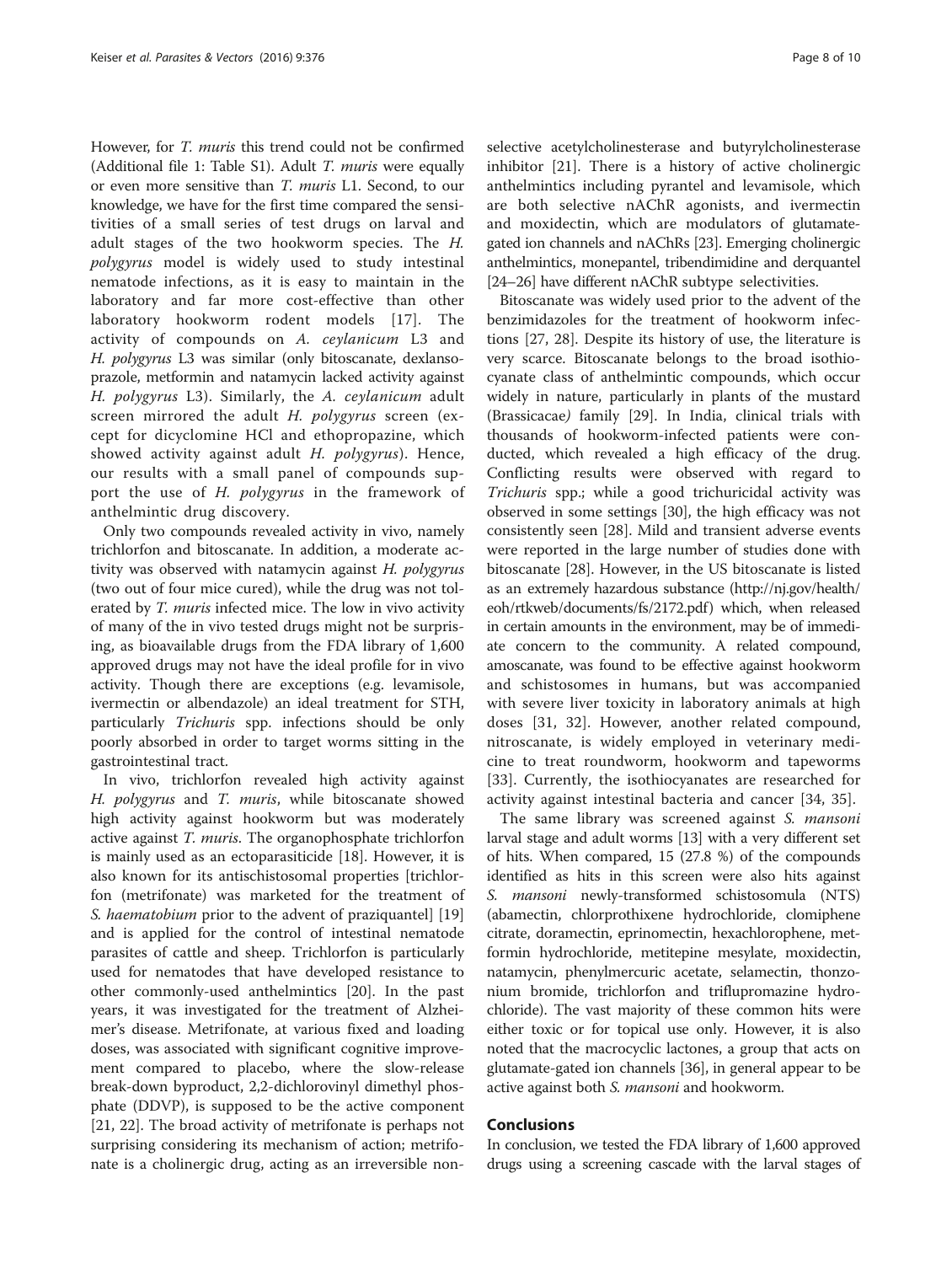<span id="page-8-0"></span>the parasitic nematode, A. ceylanicum, as a primary model. Our work has demonstrated that drug screening on the larval stages of intestinal parasitic nematodes is feasible using small libraries and shows differences and commonalities in drug activities across the different STH species and stages. A moderate hit rate of 3.4 % was observed with the FDA library of approved drugs, however many of the active drugs consisted of toxic compounds, compounds for topical use, or anthelmintics. Trichlorfon and bitoscanate were the only active compounds in in vivo studies; however both drugs have clear limitations. Nonetheless, structurally related pharmacophores might serve as a starting point for drug discovery for STH infections.

## Additional file

[Additional file 1: Table S1.](dx.doi.org/10.1186/s13071-016-1616-0) In vitro activity profile of 56 FDA compounds against A. ceylanicum and T. muris larval and adult stages (including topical and toxic drugs). (DOCX 52 kb)

#### Funding

JK is grateful to the European Research Council (ERC-2013-CoG 614739- A\_HERO) for financial support. The funders had no role in design, in the collection, analysis, and interpretation of data; in the writing of the manuscript; and in the decision to submit the manuscript for publication.

#### Availability of data and materials

The datasets supporting the conclusion of this article are included within the article and its additional file.

#### Authors' contributions

RA and JK designed the studies. RA, MV and NC carried out the experiments. JK wrote the first draft of the manuscript. GP, NC and IS revised the manuscript. All authors read and approved the final version of the manuscript.

#### Competing interests

The authors declare that they have no competing interests.

#### Consent for publication

Not applicable.

#### Ethics approval

The current study was approved by the local veterinary agency based on Swiss cantonal and national regulations (permission no. 2070).

#### Author details

<sup>1</sup>Department of Medical Parasitology and Infection Biology, Swiss Tropical and Public Health Institute, Basel, Switzerland. <sup>2</sup>University of Basel, Basel, Switzerland. <sup>3</sup>Drugs for Neglected Disease initiative, Chemin Louis-Dunant 15, 1202 Genève, Switzerland.

#### Received: 3 May 2016 Accepted: 1 June 2016 Published online: 01 July 2016

#### References

- 1. Pullan RL, Brooker SJ. The global limits and population at risk of soiltransmitted helminth infections in 2010. Parasit Vectors. 2012;5:81.
- 2. Murray CJ, Barber RM, Foreman KJ, Abbasoglu Ozgoren A, Abd-Allah F, Abera SF, et al. Global, regional, and national disability-adjusted life years (DALYs) for 306 diseases and injuries and healthy life expectancy (HALE) for 188 countries, 1990–2013: quantifying the epidemiological transition. Lancet. 2015;386:2145–91.
- 3. Ojha SC, Jaide C, Jinawath N, Rotjanapan P, Baral P. Geohelminths: public health significance. J Infect Dev Ctries. 2014;8:5–16.
- 4. World Health Organisation. Soil-transmitted helminthiases: number of children treated in 2014. Wkly Epidemiol Rec. 2015;90:705–11.
- Keiser J, Utzinger J. The drugs we have and the drugs we need against major helminth infections. Adv Parasitol. 2010;73:197–230.
- 6. Wimmersberger D, Tritten L, Keiser J. Development of an in vitro drug sensitivity assay for *Trichuris muris* first-stage larvae. Parasit Vectors. 2013;6:42.
- 7. Panic G, Duthaler U, Speich B, Keiser J. Repurposing drugs for the treatment and control of helminth infections. Int J Parasitol Drugs Drug Resist. 2014;4:185–200.
- 8. de Hostos EL, Nguyen T. Anthelmintic drugs: tools and shortcuts for the long road from discovery to product. In: Parasitic Helminths: Wiley-VCH Verlag GmbH & Co. KGaA; 2012: 217–232.
- 9. Cho Y, Vermeire JJ, Merkel JS, Leng L, Du X, Bucala R, et al. Drug repositioning and pharmacophore identification in the discovery of hookworm MIF inhibitors. Chem Biol. 2011;18:1089–101.
- 10. Paveley RA, Bickle QD. Automated imaging and other developments in whole-organism anthelmintic screening. Parasite Immunol. 2013;35:302–13.
- 11. Swinney DC, Anthony J. How were new medicines discovered? Nat Rev Drug Discov. 2011;10:507–19.
- 12. Keiser J. Is Caenorhabditis elegans the magic bullet for anthelminthic drug discovery? Trends Parasitol. 2015;31:455–6.
- 13. Panic G, Vargas M, Scandale I, Keiser J. Activity profile of an FDA-approved compound library against Schistosoma mansoni. PLoS Negl Trop Dis. 2015;9:e0003962.
- 14. Paveley RA, Mansour NR, Hallyburton I, Bleicher LS, Benn AE, Mikic I, et al. Whole organism high-content screening by label-free, image-based Bayesian classification for parasitic diseases. PLoS Negl Trop Dis. 2012;6:e1762.
- 15. Tritten L, Silbereisen A, Keiser J. In vitro and in vivo efficacy of monepantel (AAD 1566) against laboratory models of human intestinal nematode infections. PLoS Negl Trop Dis. 2011;5:e1457.
- 16. Ingram-Sieber K, Cowan N, Panic G, Vargas M, Mansour NR, Bickle QD, et al. Orally active antischistosomal early leads identified from the open access malaria box. PLoS Negl Trop Dis. 2014;8:e2610.
- 17. Harris NL, Pleass R, Behnke JM. Understanding the role of antibodies in murine infections with Heligmosomoides (polygyrus) bakeri: 35 years ago, now and 35 years ahead. Parasite Immunol. 2014;36:115–24.
- 18. Chang CC, Rahmawaty A, Chang ZW. Molecular and immunological responses of the giant freshwater prawn, Macrobrachium rosenbergii, to the organophosphorus insecticide, trichlorfon. Aquat Toxicol. 2013;130–131:18–26.
- 19. Utzinger J, Keiser J. Schistosomiasis and soil-transmitted helminthiasis: common drugs for treatment and control. Expert Opin Pharmacother. 2004;5:263–85.
- 20. Fiel C, Guzman M, Steffan P, Rodriguez E, Prieto O, Bhushan C. The efficacy of trichlorphon and naphthalophos against multiple anthelmintic-resistant nematodes of naturally infected sheep in Argentina. Parasitol Res. 2011;109 Suppl 1:S139–48.
- 21. Schneider LS, Giacobini E. Metrifonate. A cholinesterase inhibitor for Alzheimer's disease therapy. CNS Drug Rev. 1999;5:13–26.
- 22. Lopez-Arrieta JM, Schneider L. Metrifonate for Alzheimer's disease. Cochrane Database Syst Rev. 2006;2:Cd003155.
- 23. Martin RJ, Puttachary S, Buxton SK, Verma S, Robertson AP. The Conqueror Worm: recent advances with cholinergic anthelmintics and techniques excite research for better therapeutic drugs. J Helminthol. 2015;89:387–97.
- 24. Kaminsky R, Ducray P, Jung M, Clover R, Rufener L, Bouvier J, et al. A new class of anthelmintics effective against drug-resistant nematodes. Nature. 2008;452:176–80.
- 25. Rufener L, Maser P, Roditi I, Kaminsky R. Haemonchus contortus acetylcholine receptors of the DEG-3 subfamily and their role in sensitivity to monepantel. PLoS Pathog. 2009;5:e1000380.
- 26. Buxton SK, Charvet CL, Neveu C, Cabaret J, Cortet J, Peineau N, et al. Investigation of acetylcholine receptor diversity in a nematode parasite leads to characterization of tribendimidine- and derquantel-sensitive nAChRs. PLoS Pathog. 2014;10:e1003870.
- 27. Harinasuta T, Bunnag D. Clinical field trial of bitoscanate in Necator americanus infection, South Thailand. Prog Drug Res. 1975;19:64–9.
- 28. Samuel MR. Clinical experience with bitoscanate. Prog Drug Res. 1975;19:96–107.